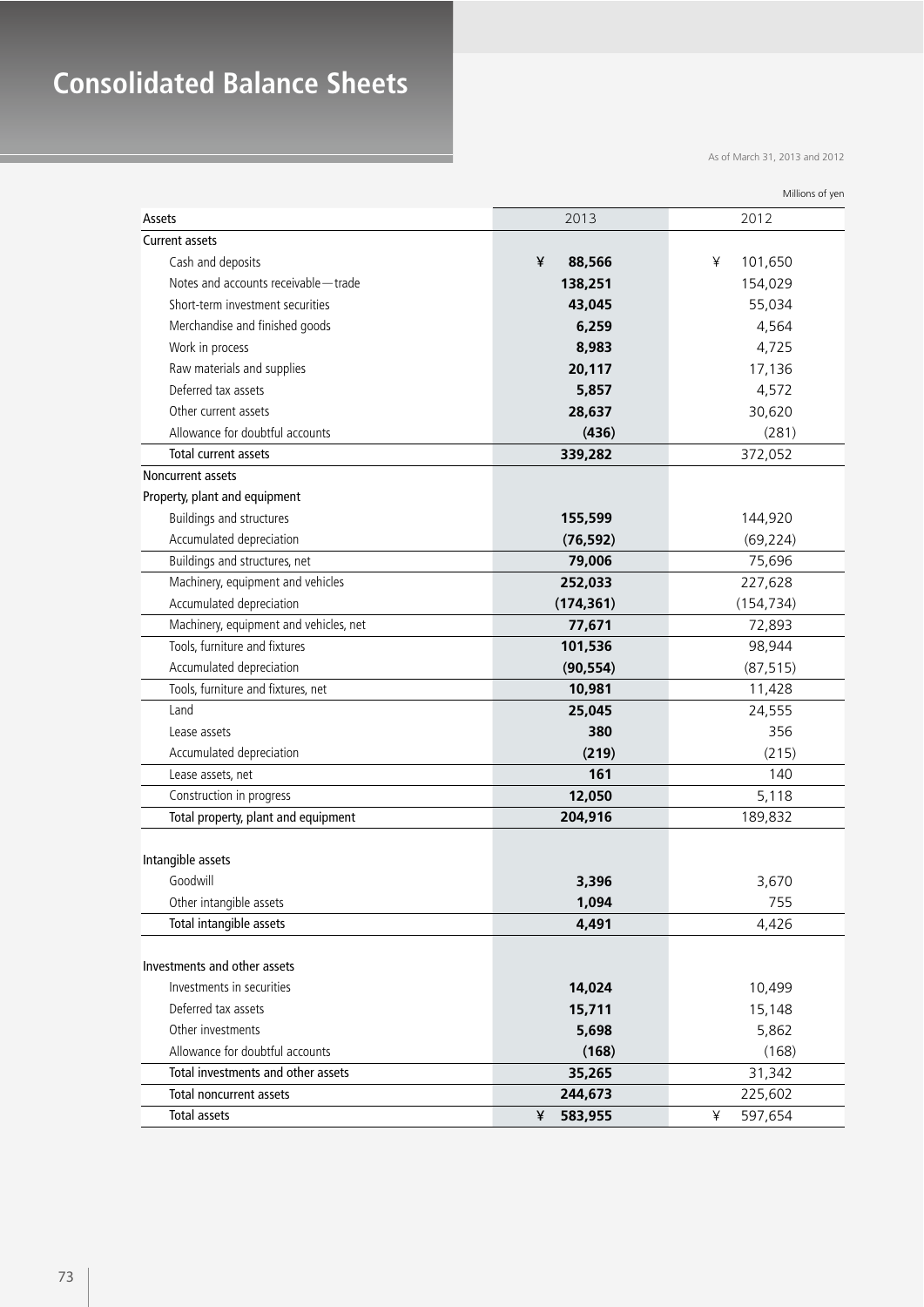| <b>Current liabilities</b>                                             |              |              |
|------------------------------------------------------------------------|--------------|--------------|
| Notes and accounts payable - trade                                     | ¥<br>141,790 | ¥<br>158,305 |
| Short-term loans payable                                               | 20,802       | 16,282       |
| Current portion of long-term loans payable                             | 21,047       | 35,181       |
| Accrued expenses                                                       | 35,255       | 37,771       |
| Income taxes payable                                                   | 5,652        | 4,527        |
| Provision for product warranties                                       | 1,494        | 1,478        |
| Provision for bonuses to directors and corporate auditors              | 262          | 191          |
| Other current liabilities                                              | 20,251       | 18,465       |
| <b>Total current liabilities</b>                                       | 246,557      | 272,204      |
| Noncurrent liabilities                                                 |              |              |
| Long-term loans payable                                                | 83,108       | 103,918      |
| Allowance for employee retirement benefits                             | 28,375       | 26,141       |
| Provision for retirement benefits for directors and corporate auditors | 598          | 860          |
| Asset retirement obligation                                            | 298          | 323          |
| Other noncurrent liabilities                                           | 4,275        | 3,857        |
| <b>Total noncurrent liabilities</b>                                    | 116,656      | 135,101      |
| <b>Total liabilities</b>                                               | 363,214      | 407,306      |
| Net assets                                                             |              |              |
| Shareholders' equity                                                   |              |              |
| Capital stock                                                          | 8,400        | 8,400        |
| Capital surplus                                                        | 9,098        | 9,098        |
| Retained earnings                                                      | 189,273      | 176,630      |
| Treasury stock                                                         | (4, 675)     | (4, 675)     |
| Total shareholders' equity                                             | 202,096      | 189,454      |
| Accumulated other comprehensive income                                 |              |              |
| Net unrealised gains on other securities                               | 1,233        | 785          |
| Foreign currency translation adjustment                                | (16,083)     | (29, 224)    |
| Total accumulated other comprehensive income                           | (14, 849)    | (28, 439)    |
| Subscription rights to shares                                          | 802          | 972          |
| Minority interests                                                     | 32,690       | 28,360       |
| Total net assets                                                       | 220,740      | 190,347      |
| Total liabilities and net assets                                       | ¥<br>583,955 | ¥<br>597,654 |

Liabilities and net assets 2012

Millions of yen

 $\overline{\phantom{a}}$  $\overline{a}$ 

President's Interview **Special Features President's Interview**

74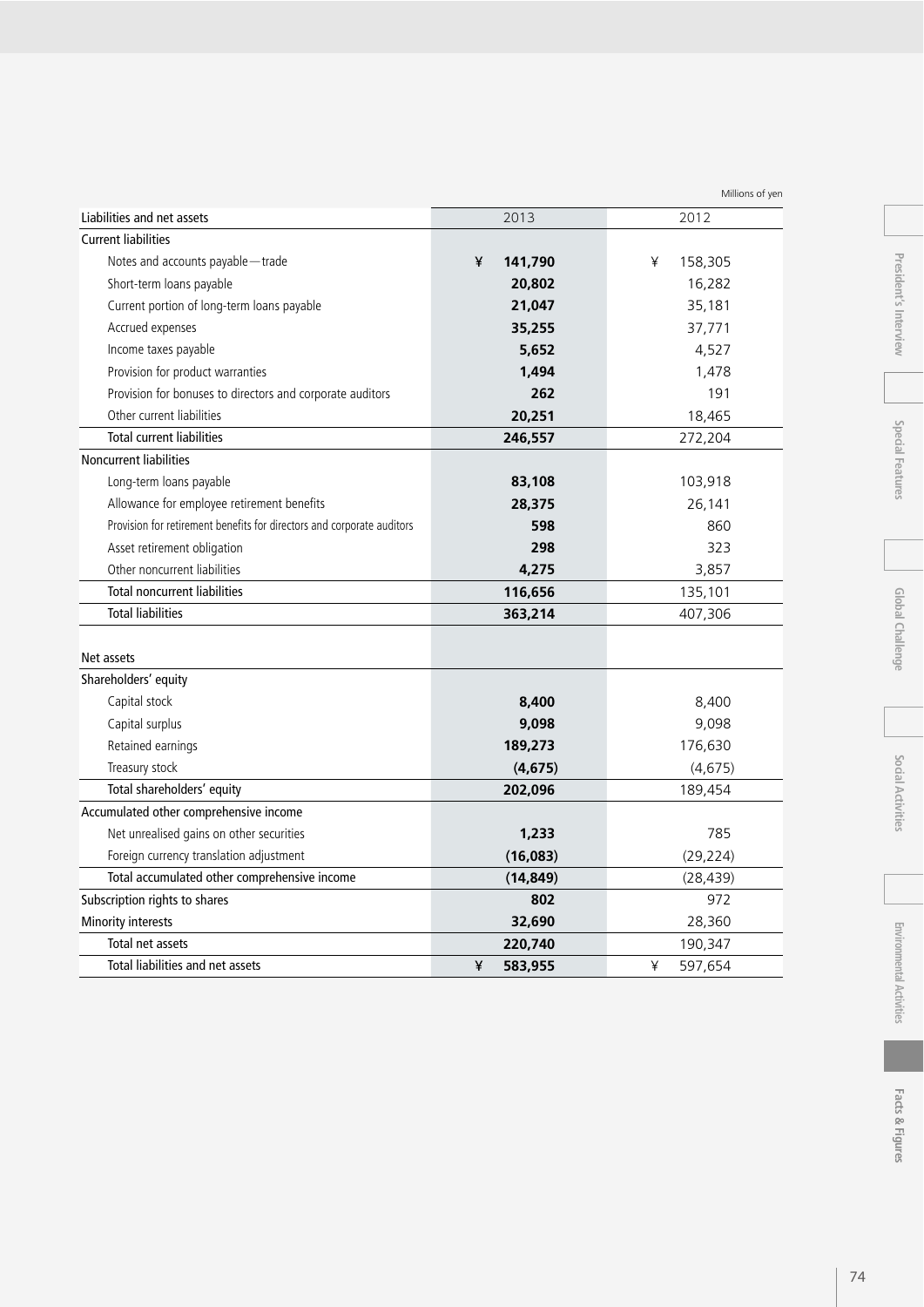## **Consolidated Statements of Income and Consolidated Statements of Comprehensive Income**

For the years ended March 31, 2013 and 2012

Consolidated Statements of Income

| Consonuated statements of income                                    | Millions of yen |              |
|---------------------------------------------------------------------|-----------------|--------------|
|                                                                     | 2013            | 2012         |
| Net sales                                                           | ¥1,079,497      | 964,295<br>¥ |
| Cost of sales                                                       | 986,340         | 885,098      |
| Gross profit                                                        | 93,156          | 79,196       |
| Selling, general and administrative expenses                        |                 |              |
| Transportation and warehousing expenses                             | 7,359           | 6,762        |
| Salaries and bonuses                                                | 23,209          | 19,876       |
| Welfare expenses                                                    | 4,059           | 3,682        |
| Retirement benefit expenses                                         | 881             | 915          |
| Provision for bonuses to directors and corporate auditors           | 261             | 204          |
| Provision for directors' retirement benefits                        | 169             | 308          |
| Taxes and dues                                                      | 1,920           | 1,437        |
| Depreciation                                                        | 3,013           | 3,042        |
| Research and development expenses                                   | 3,131           | 1,839        |
| Amortisation of goodwill                                            | 1,434           | 1,413        |
| Other selling, general and administrative expenses                  | 22,411          | 18,804       |
| Total selling, general and administrative expenses                  | 67,854          | 58,286       |
| Operating income                                                    | 25,302          | 20,910       |
| Non-operating income                                                |                 |              |
| Interest income                                                     | 1,472           | 1,334        |
| Dividends income                                                    | 64              | 55           |
|                                                                     | 749             | 784          |
| Rental income on noncurrent assets                                  |                 |              |
| Equity in net earnings of affiliates                                | 791             | 1,177        |
| Foreign exchange gains                                              | 4,650           |              |
| Gain on valuation of derivatives                                    |                 | 36           |
| Other non-operating income                                          | 5,149           | 5,523        |
| Total non-operating income                                          | 12,879          | 8,913        |
| Non-operating expenses                                              |                 |              |
| Interest expenses                                                   | 1,747           | 1,766        |
| Loss on disposal of noncurrent assets                               | 352             | 664          |
| Depreciation                                                        | 915             | 1,163        |
| Foreign exchange losses                                             |                 | 120          |
| Other non-operating expenses                                        | 1,251           | 2,882        |
| Total non-operating expenses                                        | 4,267           | 6,598        |
| Ordinary income                                                     | 33,914          | 23,225       |
| <b>Extraordinary loss</b>                                           |                 |              |
| Loss from disaster                                                  |                 | 3,288        |
| Expenses related to the shutdown of plant                           | 967             |              |
| Loss on valuation of investments in capital                         | 116             |              |
| Total extraordinary loss                                            | 1,083           | 3,288        |
| Income before income taxes                                          | 32,830          | 19,937       |
| Income taxes-current                                                | 13,027          | 11,738       |
| Income taxes-deferred                                               | (1,820)         | (325)        |
| Total income taxes                                                  | 11,207          | 11,412       |
| Net income before minority interests                                | 21,623          | 8,524        |
| Minority interest in net income of subsidiaries                     | 5,830           | 5,291        |
| Net income                                                          | ¥<br>15,792     | ¥<br>3,232   |
| Consolidated Statements of Comprehensive Income                     |                 |              |
| Net income before minority interests                                | ¥<br>21,623     | ¥<br>8,524   |
| Other comprehensive income                                          |                 |              |
| Net unrealised gains (losses) on other securities                   | 432             | 126          |
| Foreign currency translation adjustments                            | 15,619          | (4,690)      |
| Amount corresponding to equity interest in equity method affiliates | 596             | (174)        |
| Total other comprehensive income                                    | 16,648          | (4, 738)     |
| Comprehensive income                                                | 38,271          | 3,786        |
| (Breakdown)                                                         |                 |              |
| Comprehensive income attributable to parent company shareholders    | 29,382          | (1,269)      |
| Comprehensive income attributable to minority shareholders          | 8,888           | 5,056        |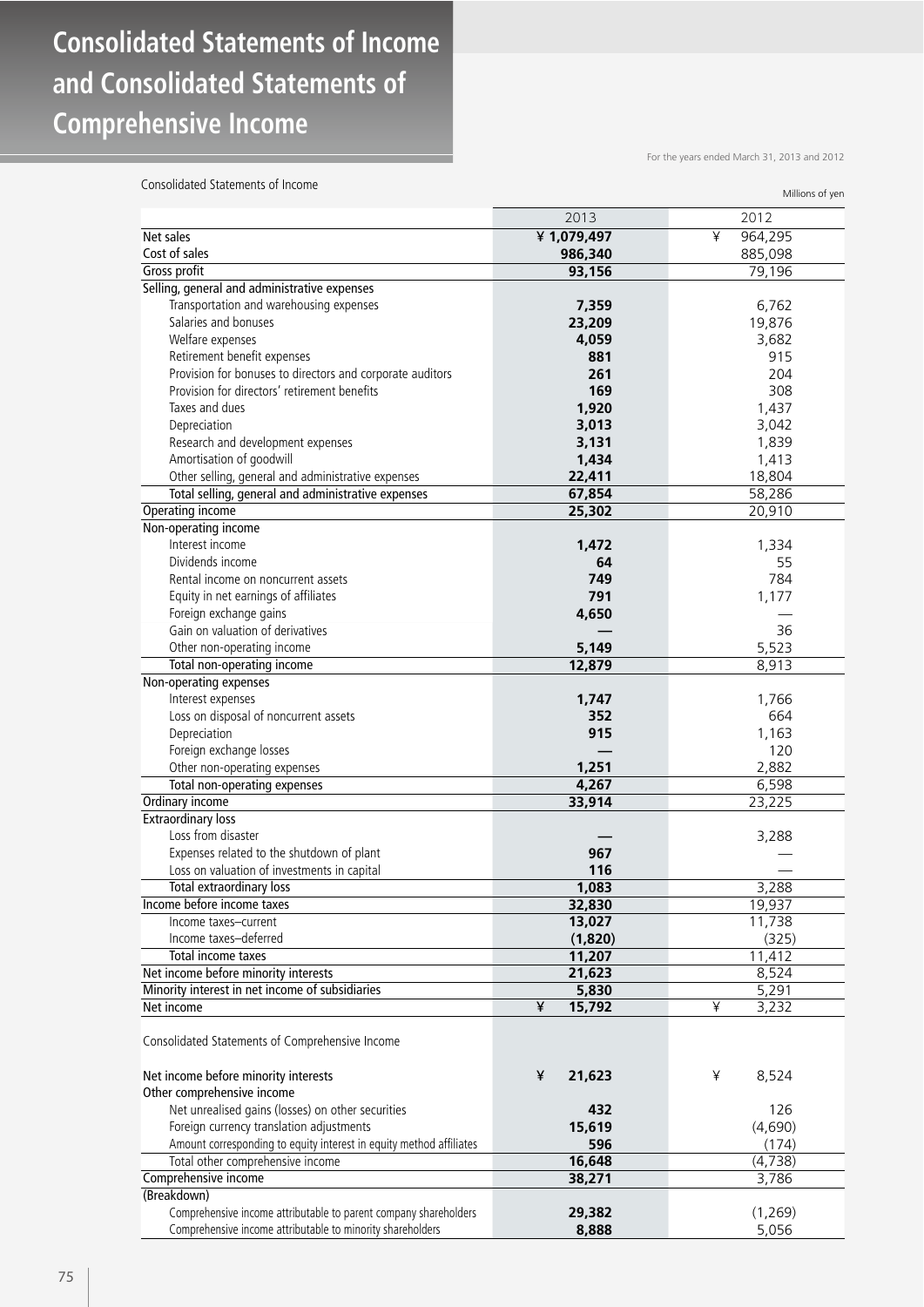## **Consolidated Statements of Changes in Net Assets**

For the years ended March 31, 2013 and 2012

|                                        | 2013         | 2012         |
|----------------------------------------|--------------|--------------|
| Shareholders' equity                   |              |              |
| Capital stock                          |              |              |
| Balance at beginning of year           | ¥<br>8,400   | ¥<br>8,400   |
| Changes of items during the year       |              |              |
| Total changes of items during the year |              |              |
| Balance at end of year                 | 8,400        | 8,400        |
| Capital surplus                        |              |              |
| Balance at beginning of year           | 9,098        | 9,098        |
| Changes of items during the year       |              |              |
| Total changes of items during the year |              |              |
| Balance at end of year                 | 9,098        | 9,098        |
| Retained earnings                      |              |              |
| Balance at beginning of year           | 176,630      | 176,177      |
| Changes of items during the year       |              |              |
| Dividends from surplus                 | (3, 150)     | (2,779)      |
| Net income                             | 15,792       | 3,232        |
| Total changes of items during the year | 12,642       | 453          |
| Balance at end of year                 | 189,273      | 176,630      |
| Treasury stock                         |              |              |
| Balance at beginning of year           | (4, 675)     | (4,675)      |
| Changes of items during the year       |              |              |
| Purchase of treasury stock             | (0)          | (0)          |
| Total changes of items during the year | (0)          | (0)          |
| Balance at end of year                 | (4, 675)     | (4, 675)     |
| Total shareholders' equity             |              |              |
| Balance at beginning of year           | 189,454      | 189,001      |
| Changes of items during the year       |              |              |
| Dividends from surplus                 | (3, 150)     | (2,779)      |
| Net income                             | 15,792       | 3,232        |
| Purchase of treasury stock             | (0)          | (0)          |
| Total changes of items during the year | 12,642       | 453          |
| Balance at end of year                 | 202,096<br>¥ | 189,454<br>¥ |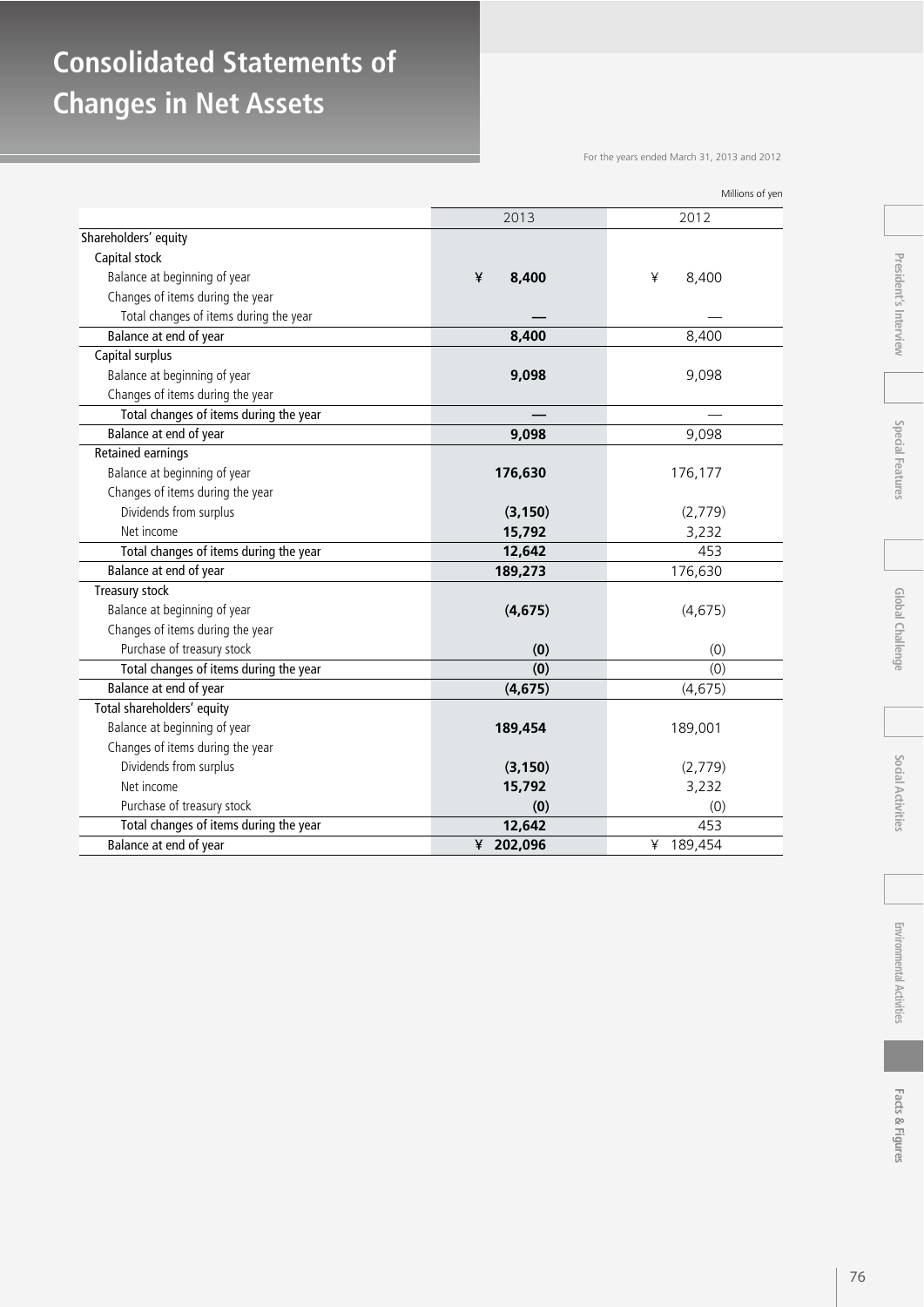|                                                                      | 2013         | 2012         |
|----------------------------------------------------------------------|--------------|--------------|
| Accumulated other comprehensive income                               |              |              |
| Net unrealised gains on other securities                             |              |              |
| Balance at beginning of year                                         | ¥<br>785     | ¥<br>657     |
| Changes of items during the year                                     |              |              |
| Net changes of items other than shareholders' equity during the year | 448          | 127          |
| Total changes of items during the year                               | 448          | 127          |
| Balance at end of year                                               | 1,233        | 785          |
| Foreign currency translation adjustment                              |              |              |
| Balance at beginning of year                                         | (29, 224)    | (24, 594)    |
| Changes of items during the year                                     |              |              |
| Net changes of items other than shareholders' equity during the year | 13,141       | (4,630)      |
| Total changes of items during the year                               | 13,141       | (4,630)      |
| Balance at end of year                                               | (16,083)     | (29, 224)    |
| Total accumulated other comprehensive income                         |              |              |
| Balance at beginning of year                                         | (28, 439)    | (23,936)     |
| Changes of items during the year                                     |              |              |
| Net changes of items other than shareholders' equity during the year | 13,589       | (4,502)      |
| Total changes of items during the year                               | 13,589       | (4,502)      |
| Balance at end of year                                               | (14, 849)    | (28, 439)    |
| Subscription rights to shares                                        |              |              |
| Balance at beginning of year                                         | 972          | 872          |
| Changes of items during the year                                     |              |              |
| Net changes of items other than shareholders' equity during the year | (169)        | 99           |
| Total changes of items during the year                               | (169)        | 99           |
| Balance at end of year                                               | 802          | 972          |
| Minority interests                                                   |              |              |
| Balance at beginning of year                                         | 28,360       | 31,055       |
| Changes of items during the year                                     |              |              |
| Net changes of items other than shareholders' equity during the year | 4,330        | (2,695)      |
| Total changes of items during the year                               | 4,330        | (2,695)      |
| Balance at end of year                                               | 32,690       | 28,360       |
| Total net assets                                                     |              |              |
| Balance at beginning of year                                         | 190,347      | 196,992      |
| Changes of items during the year                                     |              |              |
| Dividends from surplus                                               | (3, 150)     | (2,779)      |
| Net income                                                           | 15,792       | 3,232        |
| Purchase of treasury stock                                           | (0)          | (0)          |
| Net changes of items other than shareholders' equity during the year | 17,750       | (7,098)      |
| Total changes of items during the year                               | 30,393       | (6, 645)     |
| Balance at end of year                                               | 220,740<br>¥ | 190,347<br>¥ |